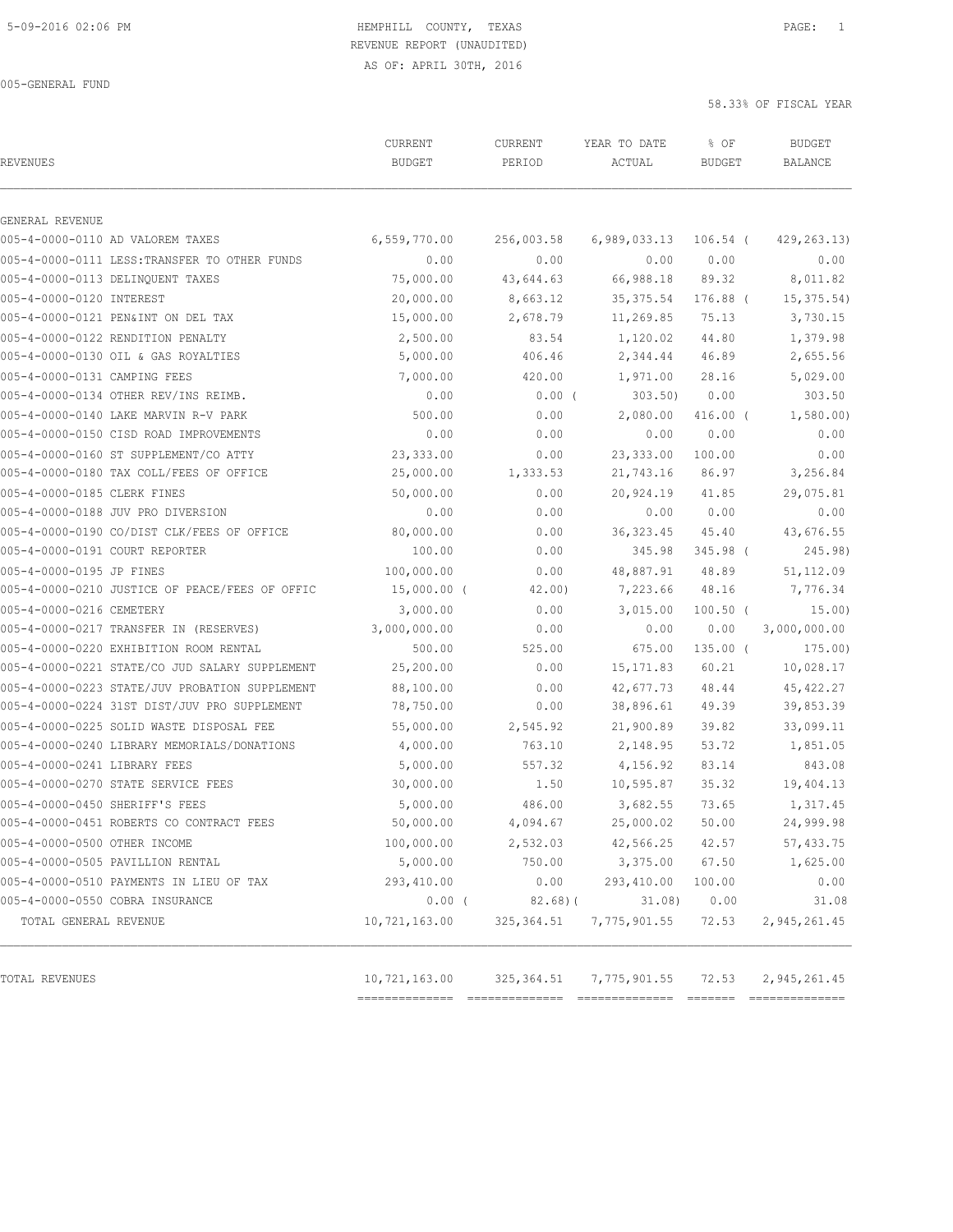008-LAW LIBRARY

| <b>REVENUES</b>                            | CURRENT<br><b>BUDGET</b> | CURRENT<br>PERIOD | YEAR TO DATE<br>ACTUAL | % OF<br>BUDGET | <b>BUDGET</b><br><b>BALANCE</b> |
|--------------------------------------------|--------------------------|-------------------|------------------------|----------------|---------------------------------|
| GENERAL REVENUE                            |                          |                   |                        |                |                                 |
| 008-4-0000-0110 TRANSFER FROM FUND BALANCE | 0.00                     | 0.00              | 0.00                   | 0.00           | 0.00                            |
| 008-4-0000-0550 COURT FEES-LAW/LIB         | 2,400.00                 | 0.00              | 1,190.00               | 49.58          | 1,210.00                        |
| TOTAL GENERAL REVENUE                      | 2,400.00                 | 0.00              | 1,190.00               | 49.58          | 1,210.00                        |
|                                            |                          |                   |                        |                |                                 |
| <b>TOTAL REVENUES</b>                      | 2,400.00                 | 0.00              | 1,190.00               | 49.58          | 1,210.00                        |
|                                            | .                        |                   |                        |                |                                 |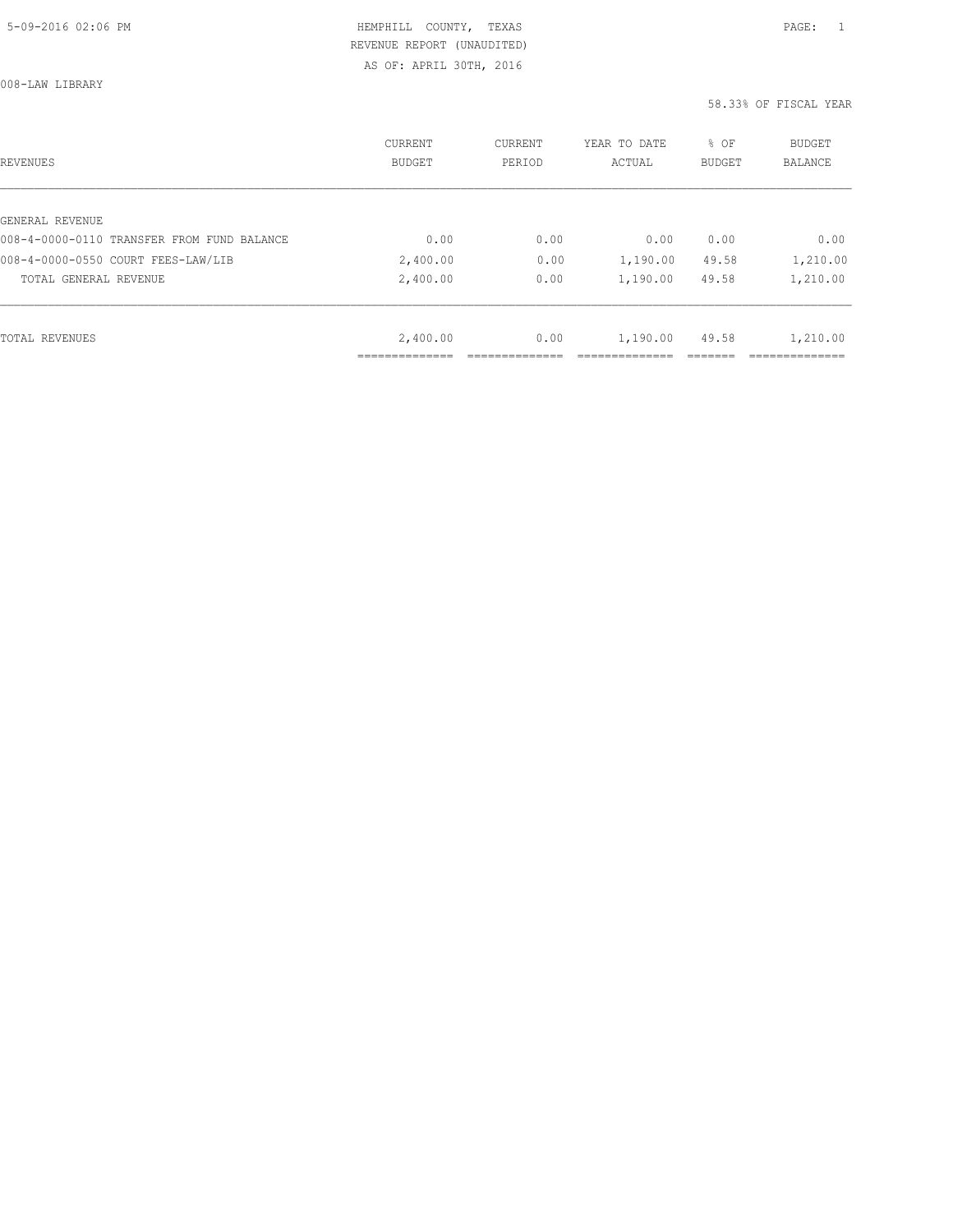009-SECURITY FEE

| REVENUES                                   | <b>CURRENT</b><br><b>BUDGET</b> | CURRENT<br>PERIOD | YEAR TO DATE<br>ACTUAL | % OF<br><b>BUDGET</b> | BUDGET<br><b>BALANCE</b> |
|--------------------------------------------|---------------------------------|-------------------|------------------------|-----------------------|--------------------------|
|                                            |                                 |                   |                        |                       |                          |
| GENERAL REVENUE                            |                                 |                   |                        |                       |                          |
| 009-4-0000-0110 TRANSFER FROM FUND BALANCE | 50,000.00                       | 0.00              | 0.00                   | 0.00                  | 50,000.00                |
| 009-4-0000-0191 COURTHOUSE SECURITY FEE    | 8,000.00                        | 0.00              | 2,716.50               | 33.96                 | 5,283.50                 |
| TOTAL GENERAL REVENUE                      | 58,000.00                       | 0.00              | 2,716.50               | 4.68                  | 55,283.50                |
|                                            |                                 |                   |                        |                       |                          |
| TOTAL REVENUES                             | 58,000.00                       | 0.00              | 2,716.50               | 4.68                  | 55,283.50                |
|                                            |                                 |                   |                        |                       |                          |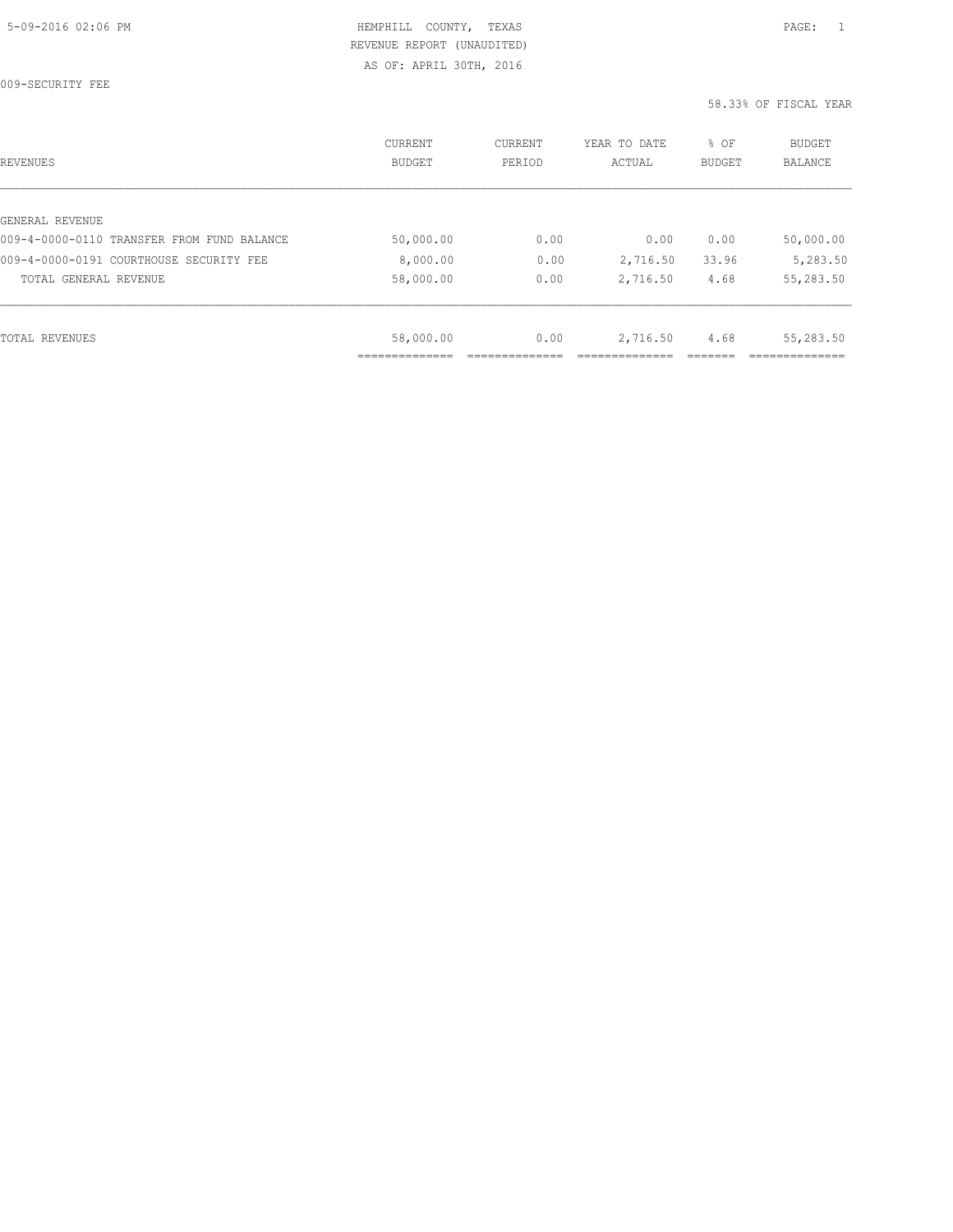010-AIRPORT

| <b>REVENUES</b>                            | <b>CURRENT</b><br>BUDGET     | CURRENT<br>PERIOD | YEAR TO DATE<br>ACTUAL | % OF<br><b>BUDGET</b> | <b>BUDGET</b><br><b>BALANCE</b> |
|--------------------------------------------|------------------------------|-------------------|------------------------|-----------------------|---------------------------------|
|                                            |                              |                   |                        |                       |                                 |
| GENERAL REVENUE                            |                              |                   |                        |                       |                                 |
| 010-4-0000-0110 AD VALOREM TAX TRANSFER    | 80,450.00                    | 80,450.00         | 80,450.00              | 100.00                | 0.00                            |
| 010-4-0000-0120 INTEREST-AIRPORT           | 50.00                        | 54.89             | 204.70                 | $409.40$ (            | 154.70)                         |
| 010-4-0000-0320 CHAMBER OF COMMERCE        | 0.00                         | 0.00              | 1,920.00               | $0.00$ (              | 1,920.00)                       |
| 010-4-0000-0325 FUEL SALES                 | 150,000.00                   | 10,686.11         | 67, 314.98             | 44.88                 | 82,685.02                       |
| 010-4-0000-0326 RENT-HANGARS               | 4,000.00                     | 325.00            | 2,962.50               | 74.06                 | 1,037.50                        |
| 010-4-0000-0500 OTHER RECEIPTS             | 0.00                         | 0.00              | 0.00                   | 0.00                  | 0.00                            |
| 010-4-0000-0510 REIMBURSEMENT FROM STATE   | 0.00                         | 49,652.84         | 60,525.84              | $0.00$ (              | 60, 525.84)                     |
| 010-4-0000-0600 TRANSFER FROM FUND BALANCE | $100,000.00$ (               | 130,102.84)       | 0.00                   | 0.00                  | 100,000.00                      |
| TOTAL GENERAL REVENUE                      | 334,500.00                   | 11,066.00         | 213,378.02             | 63.79                 | 121, 121.98                     |
|                                            |                              |                   |                        |                       |                                 |
| TOTAL REVENUES                             | 334,500.00<br>============== | 11,066.00         | 213,378.02             | 63.79                 | 121, 121.98                     |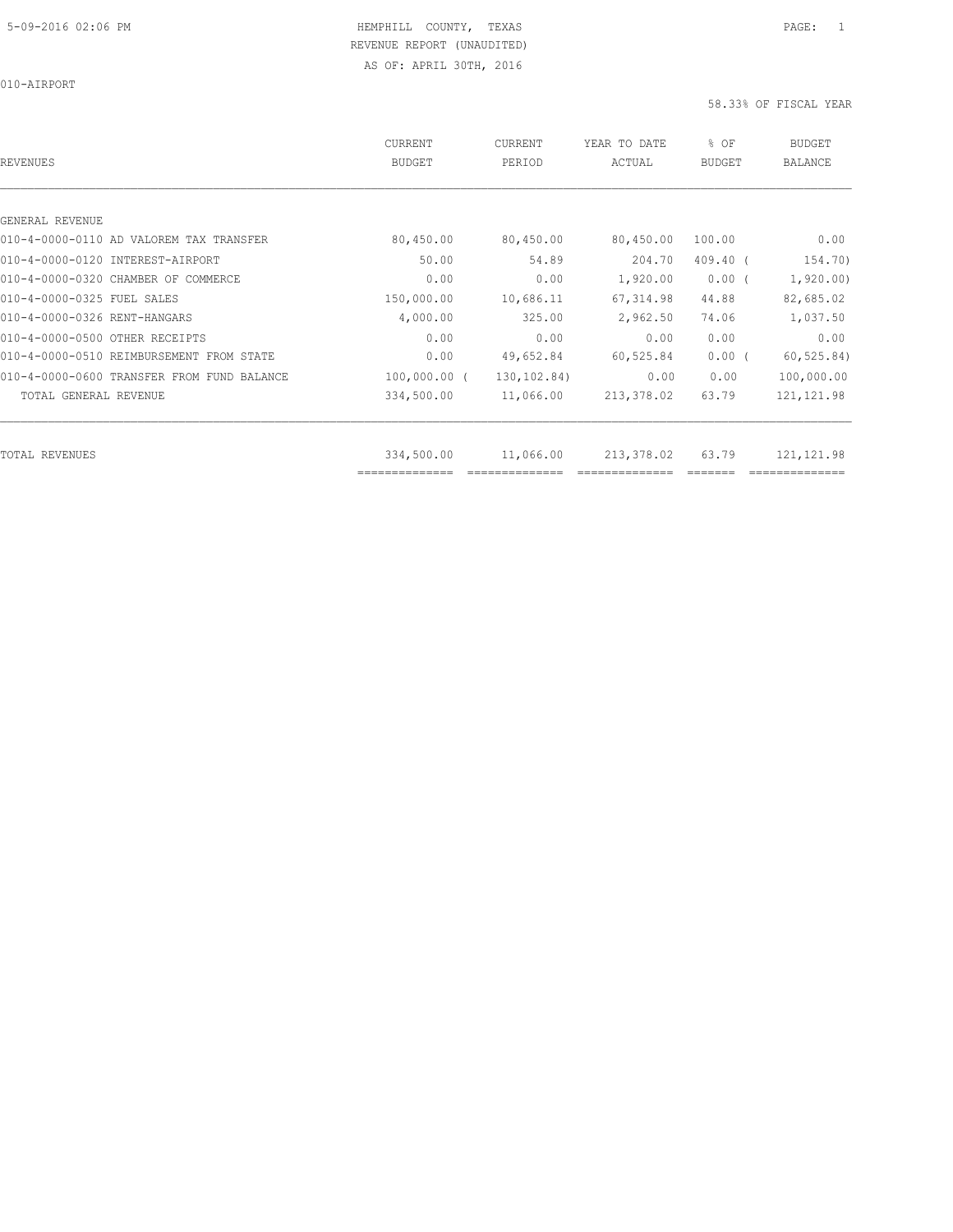| <b>REVENUES</b>                                | <b>CURRENT</b><br><b>BUDGET</b> | CURRENT<br>PERIOD | YEAR TO DATE<br>ACTUAL | % OF<br><b>BUDGET</b> | <b>BUDGET</b><br><b>BALANCE</b> |
|------------------------------------------------|---------------------------------|-------------------|------------------------|-----------------------|---------------------------------|
|                                                |                                 |                   |                        |                       |                                 |
| GENERAL REVENUE                                |                                 |                   |                        |                       |                                 |
| 011-4-0000-0110 TRANSFER FROM FUND BALANCE     | 200,000.00                      | 0.00              | 0.00                   | 0.00                  | 200,000.00                      |
| 011-4-0000-0120 INTEREST                       | 300.00                          | 0.00              | 0.00                   | 0.00                  | 300.00                          |
| 011-4-0000-0121 PEN&INT ON DEL TAX             | 800.00                          | 148.16            | 610.39                 | 76.30                 | 189.61                          |
| 011-4-0000-0122 RENDITION PENALTY              | 0.00                            | 1.68              | 59.05                  | $0.00$ (              | 59.05)                          |
| 011-4-0000-0280 FARM TO MARKET TAXES           | 364,376.00                      | 14,251.21         | 389, 450.74            | $106.88$ (            | 25,074.74)                      |
| 011-4-0000-0281 DELINQUENT TAXES               | 2,000.00                        | 2,302.03          | 3,523.03               | $176.15$ (            | 1, 523.03)                      |
| 011-4-0000-0290 LATERAL ROAD                   | 2,500.00                        | 0.00              | 2,088.33               | 83.53                 | 411.67                          |
| 011-4-0000-0295 BANKHEAD-JONES FARM TENANT ACT | 3,000.00                        | 0.00              | 0.00                   | 0.00                  | 3,000.00                        |
| 011-4-0000-0300 AUTO REGISTRATION              | 50,000.00                       | 4,078.74          | 25,713.25              | 51.43                 | 24,286.75                       |
| 011-4-0000-0500 OTHER RECEIPTS                 | 2,000.00                        | 2,514.00          | 5,560.84               | $278.04$ (            | 3,560.84)                       |
| 011-4-0000-0510 GRANT FUNDS                    | 0.00                            | 0.00              | 0.00                   | 0.00                  | 0.00                            |
| TOTAL GENERAL REVENUE                          | 624,976.00                      | 23, 295.82        | 427,005.63             | 68.32                 | 197,970.37                      |
| TOTAL REVENUES                                 | 624,976.00                      | 23,295.82         | 427,005.63             | 68.32                 | 197,970.37                      |
|                                                | ==============                  |                   |                        |                       |                                 |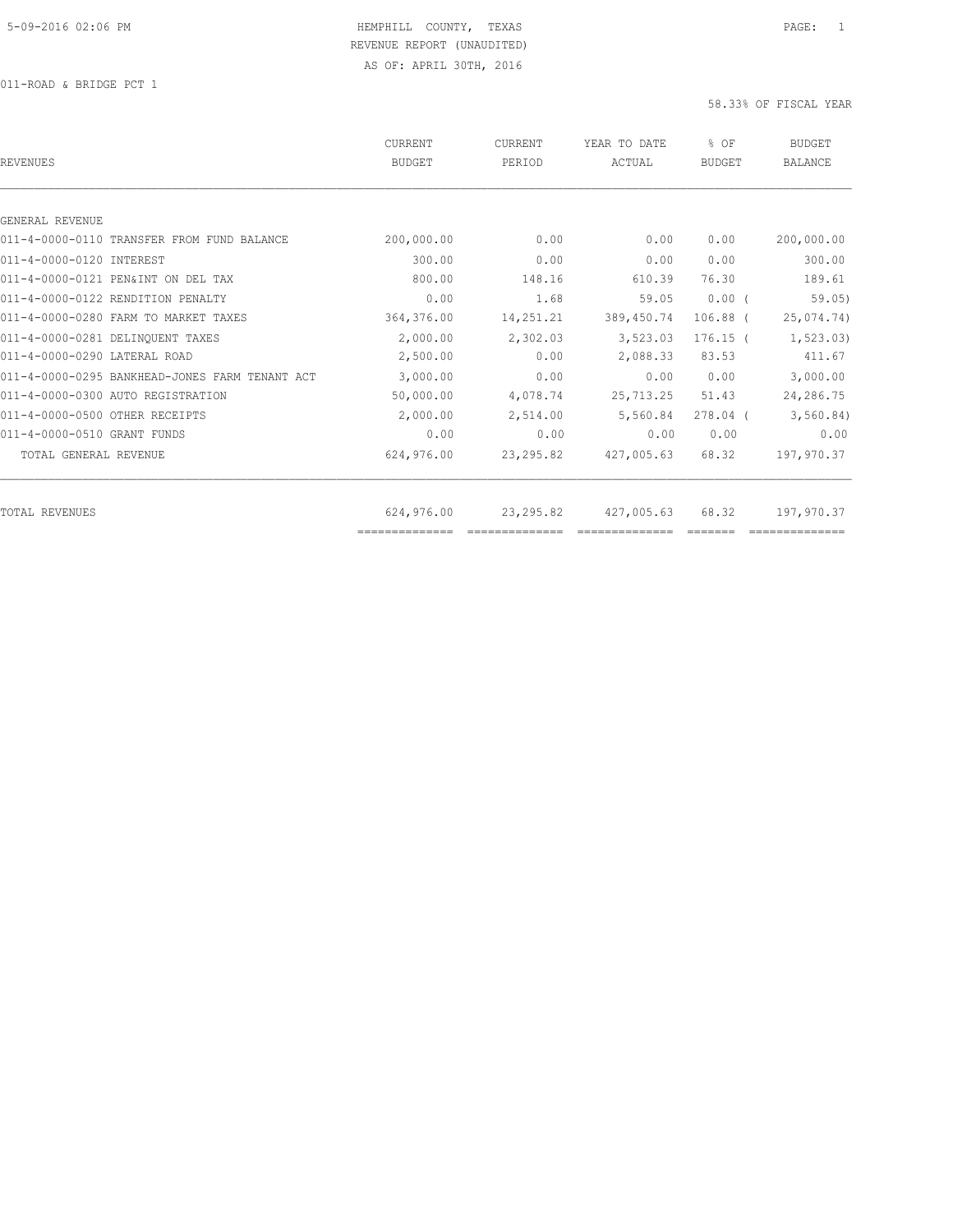| <b>REVENUES</b>                                | <b>CURRENT</b><br><b>BUDGET</b> | CURRENT<br>PERIOD | YEAR TO DATE<br>ACTUAL | % OF<br><b>BUDGET</b> | <b>BUDGET</b><br><b>BALANCE</b> |
|------------------------------------------------|---------------------------------|-------------------|------------------------|-----------------------|---------------------------------|
|                                                |                                 |                   |                        |                       |                                 |
| GENERAL REVENUE                                |                                 |                   |                        |                       |                                 |
| 012-4-0000-0110 TRANSFER FROM FUND BALANCE     | 500,000.00                      | 0.00              | 0.00                   | 0.00                  | 500,000.00                      |
| 012-4-0000-0120 INTEREST                       | 250.00                          | 0.00              | 0.00                   | 0.00                  | 250.00                          |
| 012-4-0000-0121 PEN&INT ON DEL TAX             | 1,000.00                        | 157.16            | 647.46                 | 64.75                 | 352.54                          |
| 012-4-0000-0122 RENDITION PENALTY              | 0.00                            | 1.78              | 62.66                  | $0.00$ (              | 62,66                           |
| 012-4-0000-0280 FARM TO MARKET TAXES           | 386,460.00                      | 15, 114.91        | 413,053.76             | $106.88$ (            | 26, 593.76                      |
| 012-4-0000-0281 DELINQUENT TAXES               | 4,000.00                        | 2,441.55          | 3,736.50               | 93.41                 | 263.50                          |
| 012-4-0000-0290 LATERAL ROAD                   | 2,500.00                        | 0.00              | 2,214.89               | 88.60                 | 285.11                          |
| 012-4-0000-0295 BANKHEAD-JONES FARM TENANT ACT | 3,000.00                        | 0.00              | 0.00                   | 0.00                  | 3,000.00                        |
| 012-4-0000-0300 AUTO REGISTRATION              | 50,000.00                       | 4,325.95          | 27, 271.65             | 54.54                 | 22,728.35                       |
| 012-4-0000-0350 ROAD CROSSING PERMITS          | 500.00                          | 0.00              | 1,125.00               | $225.00$ $($          | 625.00                          |
| 012-4-0000-0500 OTHER RECEIPTS                 | 1,000.00                        | 2,666.37          |                        | 11,531.06 1,153.11 (  | 10, 531.06                      |
| 012-4-0000-0510 GUARANTEED BUYBACK             | 0.00                            | 0.00              | 0.00                   | 0.00                  | 0.00                            |
| 012-4-0000-0700 EXPENDABLE FUND BALANCE@10/01/ | 0.00                            | 0.00              | 0.00                   | 0.00                  | 0.00                            |
| TOTAL GENERAL REVENUE                          | 948,710.00                      | 24,707.72         | 459,642.98             | 48.45                 | 489,067.02                      |
| <b>TOTAL REVENUES</b>                          | 948,710.00                      | 24,707.72         | 459,642.98             | 48.45                 | 489,067.02                      |
|                                                |                                 |                   |                        |                       |                                 |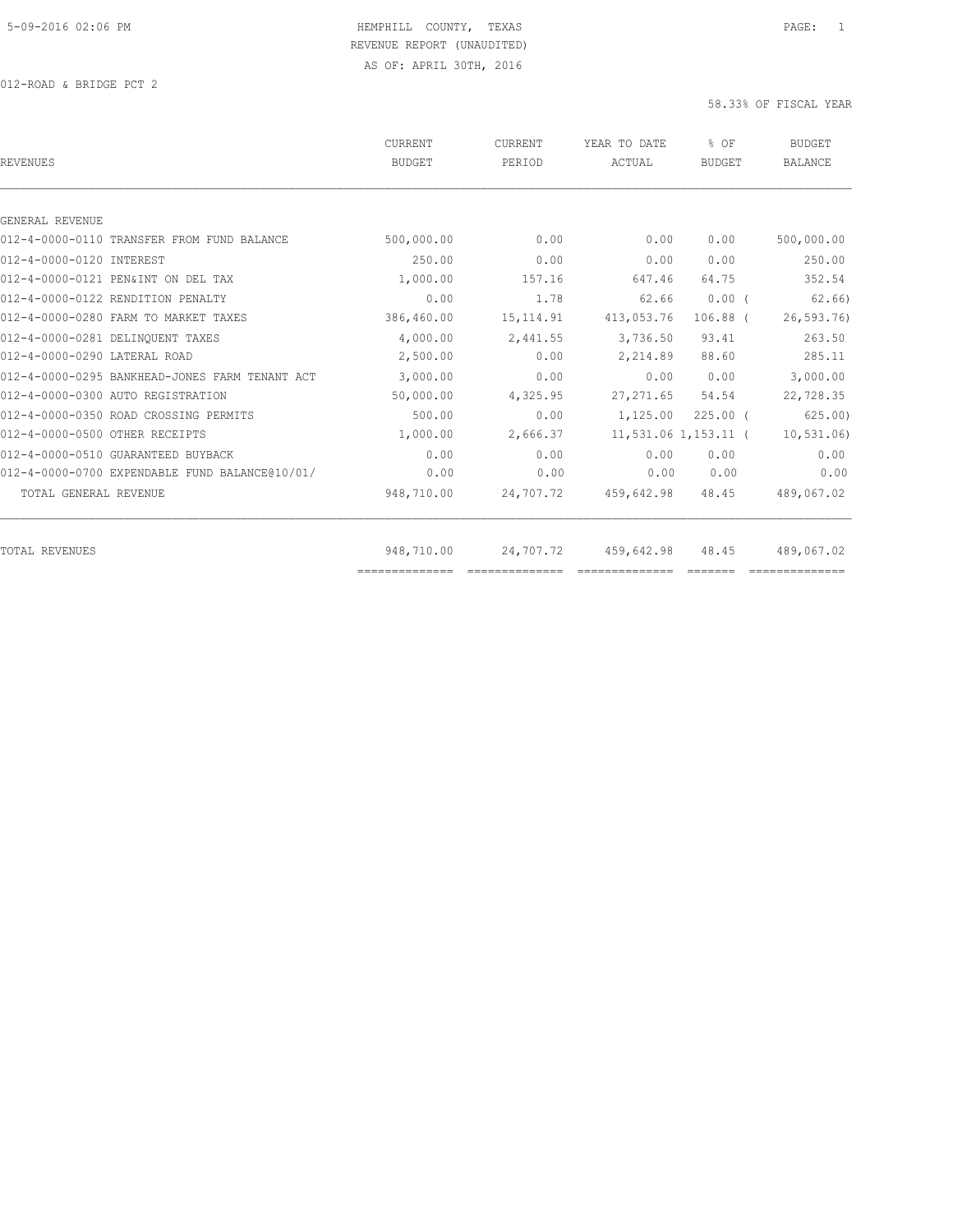013-ROAD & BRIDGE PCT 3

| REVENUES                                       | CURRENT<br><b>BUDGET</b> | CURRENT<br>PERIOD | YEAR TO DATE<br>ACTUAL | % OF<br><b>BUDGET</b>  | <b>BUDGET</b><br><b>BALANCE</b> |
|------------------------------------------------|--------------------------|-------------------|------------------------|------------------------|---------------------------------|
|                                                |                          |                   |                        |                        |                                 |
| GENERAL REVENUE                                |                          |                   |                        |                        |                                 |
| 013-4-0000-0110 TRANSFER FROM FUND BALANCE     | 500,000.00               | 0.00              | 0.00                   | 0.00                   | 500,000.00                      |
| 013-4-0000-0120 INTEREST                       | 500.00                   | 0.00              | 0.00                   | 0.00                   | 500.00                          |
| 013-4-0000-0121 PEN&INT ON DEL TAX             | 1,500.00                 | 314.32            | 1,294.88               | 86.33                  | 205.12                          |
| 013-4-0000-0122 RENDITION PENALTY              | 0.00                     | 3.56              | 125.30                 | $0.00$ (               | 125.30)                         |
| 013-4-0000-0280 FARM TO MARKET TAXES           | 772,920.00               | 30,229.81         | 826, 107.53            | $106.88$ (             | 53, 187.53)                     |
| 013-4-0000-0281 DELINQUENT TAXES               | 6.000.00                 | 4,883.09          | 7,473.06               | $124.55$ (             | 1,473.06)                       |
| 013-4-0000-0290 LATERAL ROAD                   | 5,000.00                 | 0.00              | 4,429.79               | 88.60                  | 570.21                          |
| 013-4-0000-0295 BANKHEAD-JONES FARM TENANT ACT | 5,000.00                 | 0.00              | 0.00                   | 0.00                   | 5,000.00                        |
| 013-4-0000-0300 AUTO REGISTRATION              | 95,000.00                | 8,651.91          | 54, 543.30             | 57.41                  | 40,456.70                       |
| 013-4-0000-0350 ROAD CROSSING PERMITS          | 1,500.00                 | 0.00              | 2,062.50               | $137.50$ (             | 562, 50)                        |
| 013-4-0000-0500 OTHER RECEIPTS                 | 1,000.00                 | 5,332.73          |                        | 24, 381.71 2, 438.17 ( | 23, 381.71)                     |
| 013-4-0000-0510 GRANT FUNDS                    | 680,000.00               | 277,944.75        | 548,090.09             | 80.60                  | 131,909.91                      |
| TOTAL GENERAL REVENUE                          | 2,068,420.00             | 327,360.17        | 1,468,508.16           | 71.00                  | 599, 911.84                     |
| TOTAL REVENUES                                 | 2,068,420.00             | 327,360.17        | 1,468,508.16           | 71.00                  | 599, 911.84                     |
|                                                | ==============           |                   |                        |                        |                                 |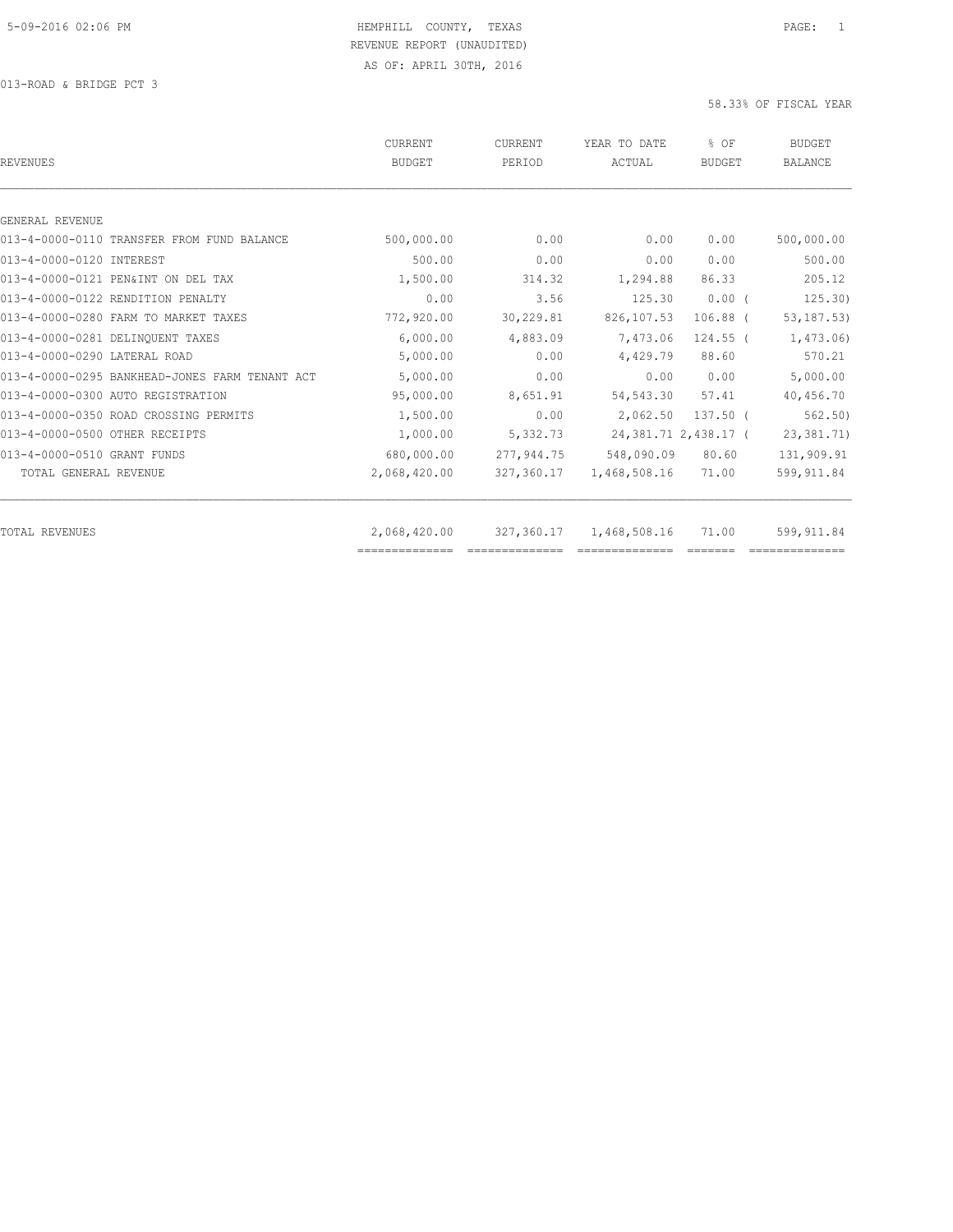| <b>REVENUES</b>                                | <b>CURRENT</b><br><b>BUDGET</b> | <b>CURRENT</b><br>PERIOD | YEAR TO DATE<br>ACTUAL | % OF<br><b>BUDGET</b> | <b>BUDGET</b><br><b>BALANCE</b> |
|------------------------------------------------|---------------------------------|--------------------------|------------------------|-----------------------|---------------------------------|
|                                                |                                 |                          |                        |                       |                                 |
| GENERAL REVENUE                                |                                 |                          |                        |                       |                                 |
| 014-4-0000-0110 TRANSFER FROM FUND BALANCE     | 600,000.00                      | 0.00                     | 0.00                   | 0.00                  | 600,000.00                      |
| 014-4-0000-0120 INTEREST                       | 500.00                          | 0.00                     | 0.00                   | 0.00                  | 500.00                          |
| 014-4-0000-0121 PEN&INT ON DEL TAX             | 2,500.00                        | 278.40                   | 1,146.89               | 45.88                 | 1,353.11                        |
| 014-4-0000-0122 RENDITION PENALTY              | 0.00                            | 3.15                     | 110.98                 | $0.00$ (              | 110.98)                         |
| 014-4-0000-0280 FARM TO MARKET TAXES           | 684,586.00                      | 26,774.98                | 731,695.26             | $106.88$ (            | 47, 109.26                      |
| 014-4-0000-0281 DELINQUENT TAXES               | 3,000.00                        | 4,325.02                 | 6,618.94               | $220.63$ (            | 3,618.94)                       |
| 014-4-0000-0290 LATERAL ROAD                   | 5,000.00                        | 0.00                     | 3,923.52               | 78.47                 | 1,076.48                        |
| 014-4-0000-0295 BANKHEAD-JONES FARM TENANT ACT | 5,000.00                        | 0.00                     | 0.00                   | 0.00                  | 5,000.00                        |
| 014-4-0000-0300 AUTO REGISTRATION              | 85,000.00                       | 7,663.12                 | 48,309.77              | 56.84                 | 36,690.23                       |
| 014-4-0000-0350 ROAD CROSSING PERMITS          | 1,000.00                        | 0.00                     | 0.00                   | 0.00                  | 1,000.00                        |
| 014-4-0000-0500 OTHER RECEIPTS                 | 2,000.00                        | 4,723.28                 | 11,164.70              | $558.24$ (            | 9,164.70)                       |
| 014-4-0000-0510 GRANT FUNDS                    | 360,000.00                      | 21,742.36                | 165,302.08             | 45.92                 | 194,697.92                      |
| 014-4-0000-0700 EXPENDABLE FUND BALANCE@10/01/ | 0.00                            | 0.00                     | 0.00                   | 0.00                  | 0.00                            |
| TOTAL GENERAL REVENUE                          | 1,748,586.00                    | 65,510.31                | 968, 272.14            | 55.37                 | 780, 313.86                     |
| <b>TOTAL REVENUES</b>                          | 1,748,586.00                    | 65,510.31                | 968,272.14             | 55.37                 | 780, 313.86                     |
|                                                |                                 |                          |                        |                       |                                 |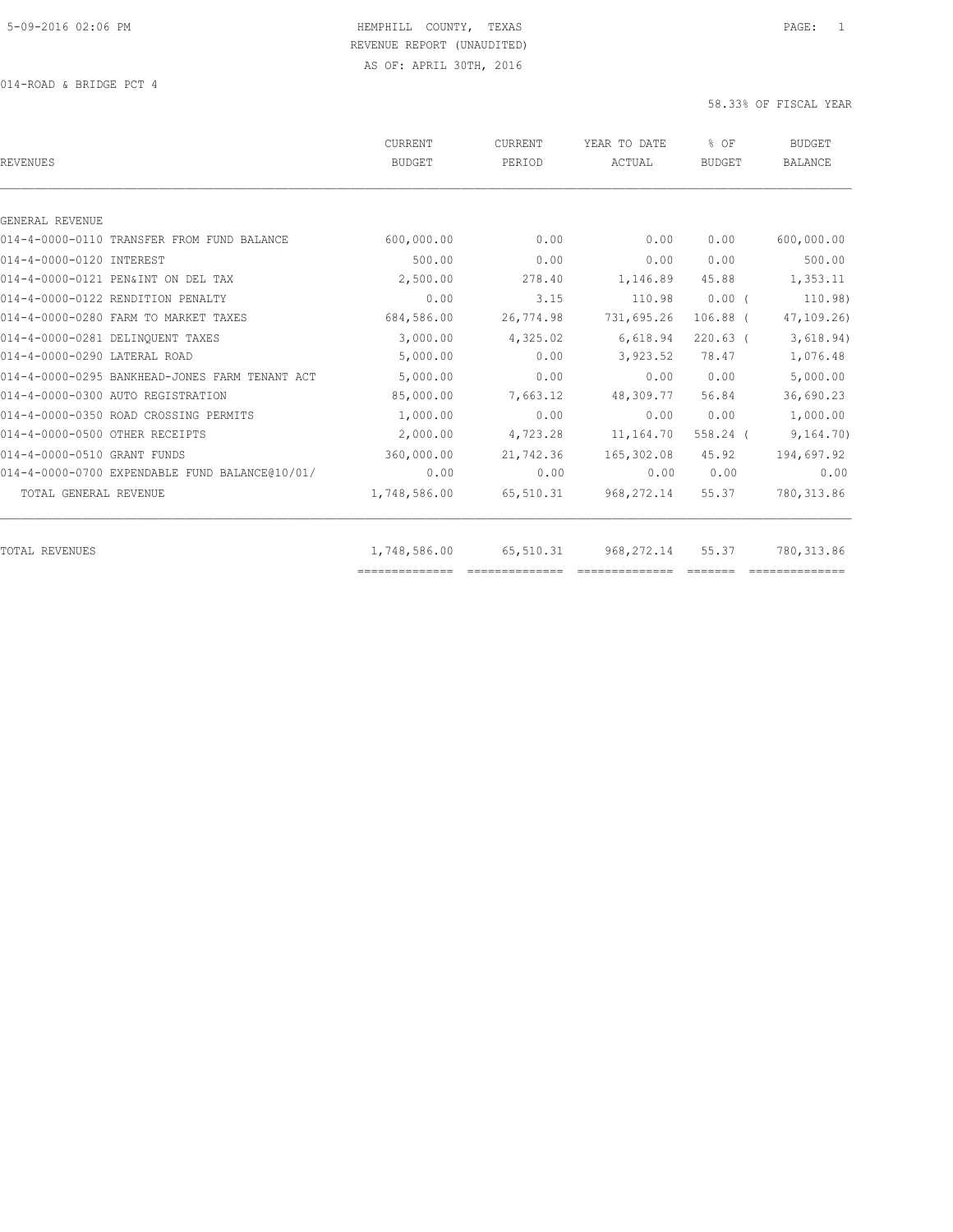AS OF: APRIL 30TH, 2016

| REVENUES                                       | CURRENT<br><b>BUDGET</b> | CURRENT<br>PERIOD | YEAR TO DATE<br>ACTUAL | % OF<br>BUDGET | BUDGET<br>BALANCE |
|------------------------------------------------|--------------------------|-------------------|------------------------|----------------|-------------------|
|                                                |                          |                   |                        |                |                   |
| GENERAL REVENUE                                |                          |                   |                        |                |                   |
| 022-4-0000-0110 TRANSFER FROM FUND BALANCE     | 80,000.00                | 0.00              | 0.00                   | 0.00           | 80,000.00         |
| 022-4-0000-0191 COUNTY RECORDS PRESERVATION FE | 12,000.00                | 0.00              | 5,913.71               | 49.28          | 6,086.29          |
| TOTAL GENERAL REVENUE                          | 92,000.00                | 0.00              | 5,913.71               | 6.43           | 86,086.29         |
|                                                |                          |                   |                        |                |                   |
| TOTAL REVENUES                                 | 92,000.00                | 0.00              | 5, 913.71              | 6.43           | 86,086.29         |
|                                                |                          |                   |                        |                |                   |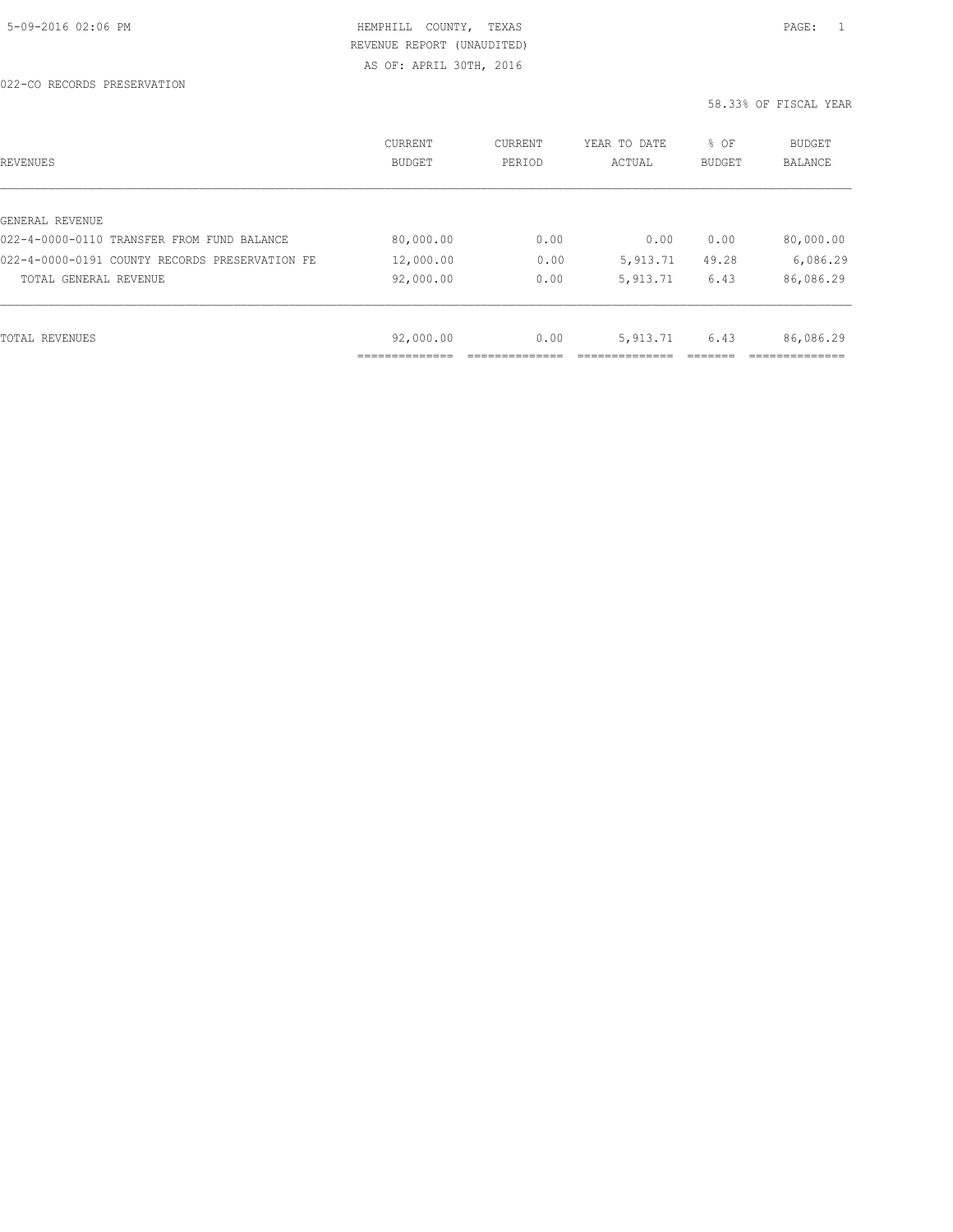AS OF: APRIL 30TH, 2016

| REVENUES                                      | CURRENT<br><b>BUDGET</b> | CURRENT<br>PERIOD | YEAR TO DATE<br>ACTUAL | % OF<br>BUDGET | BUDGET<br>BALANCE |
|-----------------------------------------------|--------------------------|-------------------|------------------------|----------------|-------------------|
|                                               |                          |                   |                        |                |                   |
| GENERAL REVENUE                               |                          |                   |                        |                |                   |
| 023-4-0000-0110 TRANSFER FROM FUND BALANCE    | 0.00                     | 0.00              | 0.00                   | 0.00           | 0.00              |
| 023-4-0000-0191 REV-CLK'S RECORD PRESERVATION | 800.00                   | 0.00              | 521.58                 | 65.20          | 278.42            |
| TOTAL GENERAL REVENUE                         | 800.00                   | 0.00              | 521.58                 | 65.20          | 278.42            |
|                                               |                          |                   |                        |                |                   |
| TOTAL REVENUES                                | 800.00                   | 0.00              | 521.58                 | 65.20          | 278.42            |
|                                               | .                        |                   |                        |                | --------------    |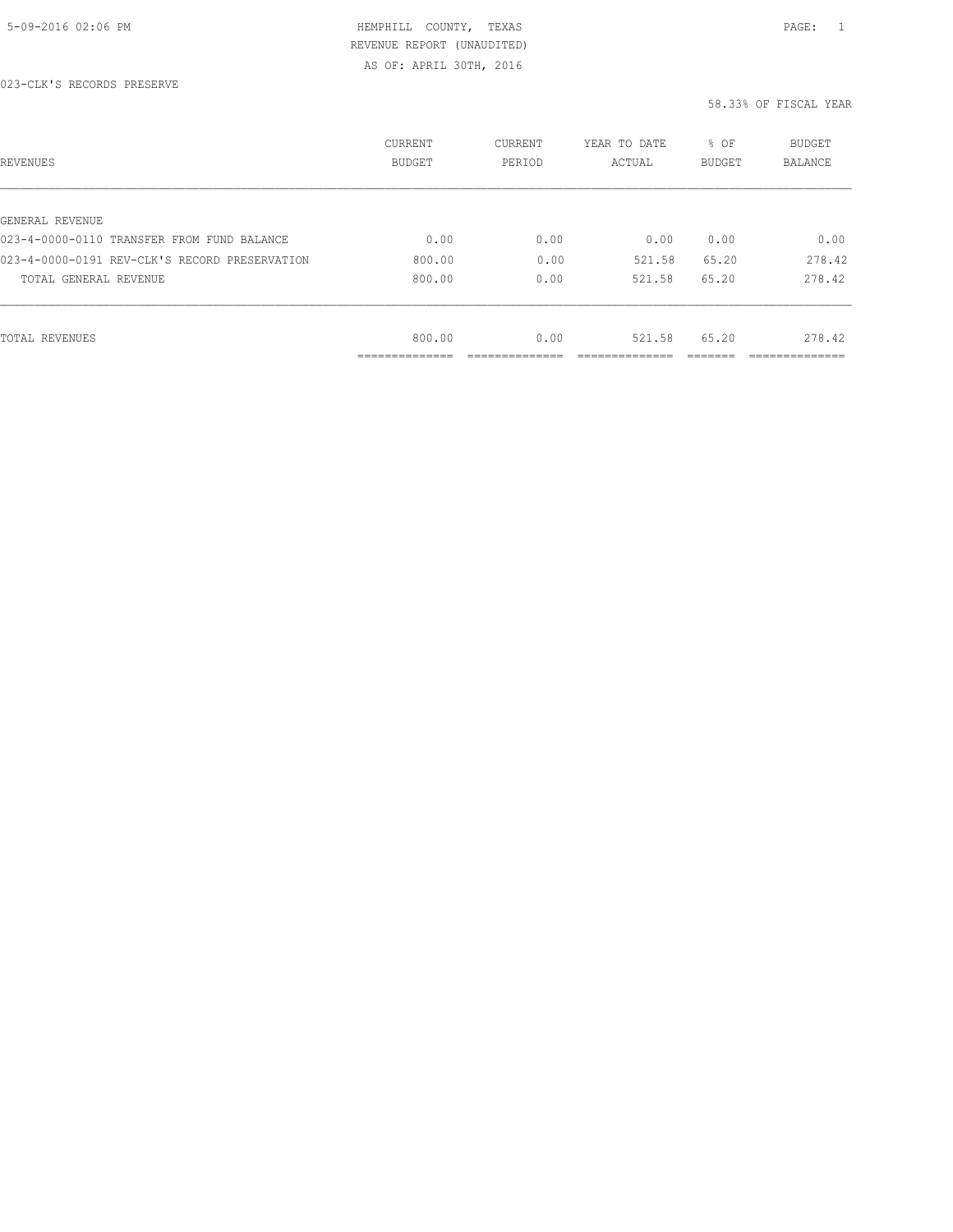AS OF: APRIL 30TH, 2016

| <b>REVENUES</b>                            | <b>CURRENT</b><br><b>BUDGET</b> | CURRENT<br>PERIOD | YEAR TO DATE<br>ACTUAL | % OF<br><b>BUDGET</b> | <b>BUDGET</b><br><b>BALANCE</b> |
|--------------------------------------------|---------------------------------|-------------------|------------------------|-----------------------|---------------------------------|
|                                            |                                 |                   |                        |                       |                                 |
| GENERAL REVENUE                            |                                 |                   |                        |                       |                                 |
| 024-4-0000-0110 TRANSFER FROM FUND BALANCE | 10,000.00                       | 0.00              | 0.00                   | 0.00                  | 10,000.00                       |
| 024-4-0000-0191 TECH FEES/EXP              | 3,000.00                        | 0.00              | 1,518.71               | 50.62                 | 1,481.29                        |
| TOTAL GENERAL REVENUE                      | 13,000.00                       | 0.00              | 1,518.71               | 11.68                 | 11,481.29                       |
|                                            |                                 |                   |                        |                       |                                 |
| TOTAL REVENUES                             | 13,000.00                       | 0.00              | 1,518.71               | 11.68                 | 11,481.29                       |
|                                            |                                 |                   |                        |                       |                                 |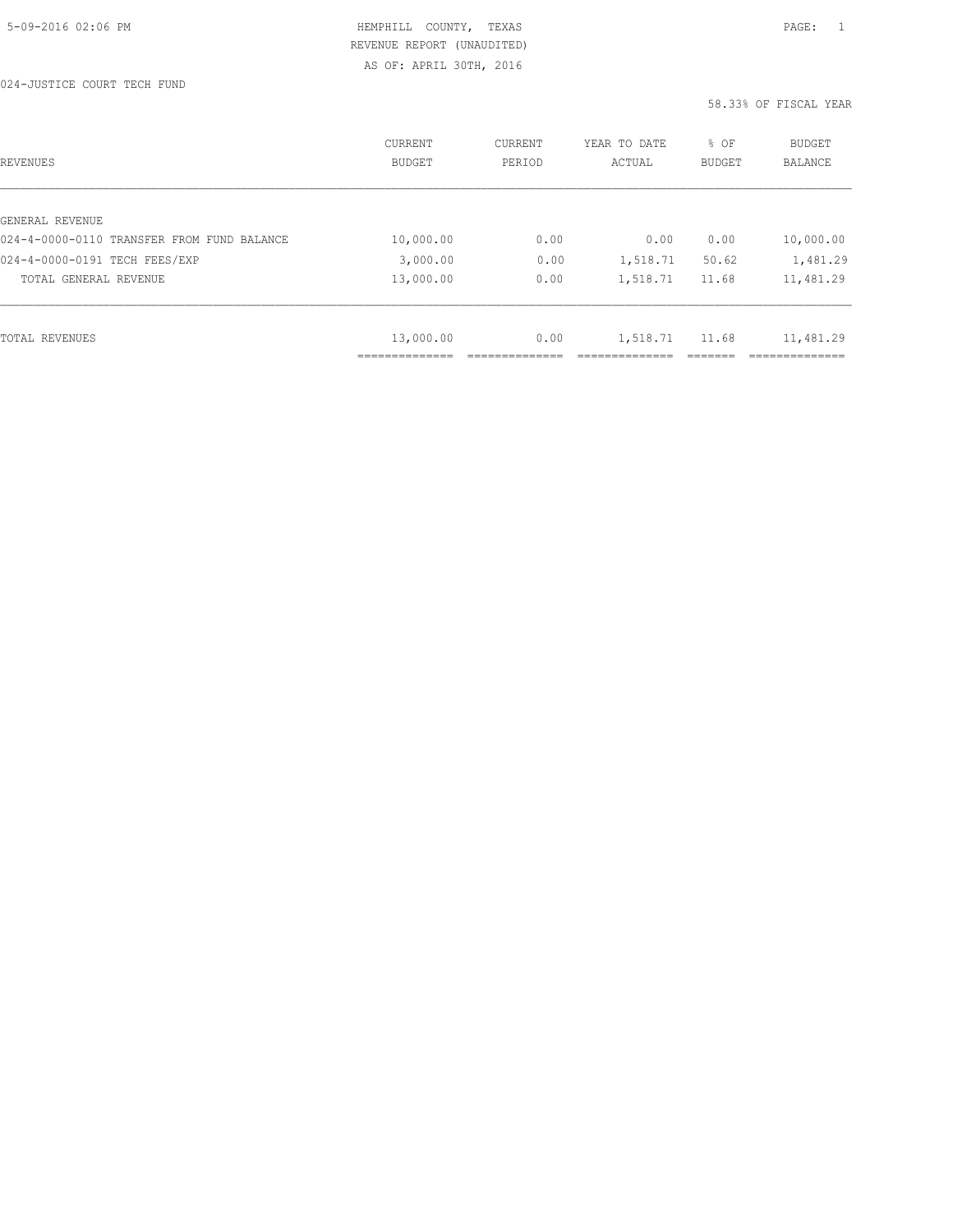| REVENUES                                   | <b>CURRENT</b><br><b>BUDGET</b> | CURRENT<br>PERIOD | YEAR TO DATE<br>ACTUAL | % OF<br>BUDGET | BUDGET<br><b>BALANCE</b> |
|--------------------------------------------|---------------------------------|-------------------|------------------------|----------------|--------------------------|
|                                            |                                 |                   |                        |                |                          |
| GENERAL REVENUE                            |                                 |                   |                        |                |                          |
| 032-4-0000-0110 TRANSFER FROM FUND BALANCE | 17,000.00                       | 0.00              | 0.00                   | 0.00           | 17,000.00                |
| 032-4-0000-0220 FEES-CHECK COLLECTION      | 500.00                          | 15.00             | 125.00                 | 25.00          | 375.00                   |
| TOTAL GENERAL REVENUE                      | 17,500.00                       | 15.00             | 125.00                 | 0.71           | 17,375.00                |
|                                            |                                 |                   |                        |                |                          |
| TOTAL REVENUES                             | 17,500.00                       | 15.00             | 125.00                 | 0.71           | 17,375.00                |
|                                            | ____________                    |                   |                        |                |                          |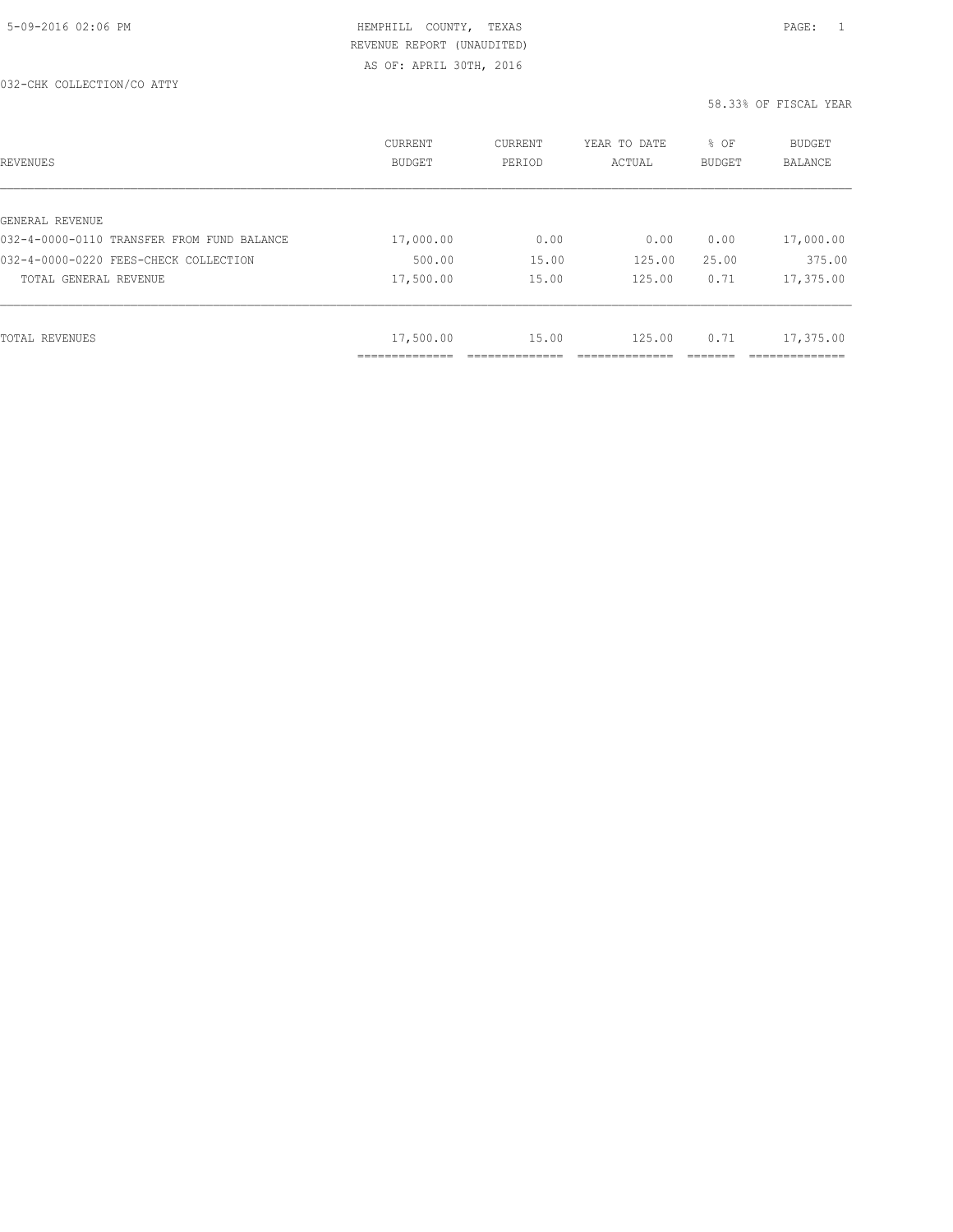AS OF: APRIL 30TH, 2016

| REVENUES                                   | CURRENT<br><b>BUDGET</b> | CURRENT<br>PERIOD | YEAR TO DATE<br>ACTUAL | % OF<br>BUDGET | BUDGET<br><b>BALANCE</b> |
|--------------------------------------------|--------------------------|-------------------|------------------------|----------------|--------------------------|
|                                            |                          |                   |                        |                |                          |
| GENERAL REVENUE                            |                          |                   |                        |                |                          |
| 036-4-0000-0110 TRANSFER FROM FUND BALANCE | 6,000.00                 | 0.00              | 0.00                   | 0.00           | 6,000.00                 |
| 036-4-0000-0440 STATE FEES                 | 2,000.00                 | 0.00              | 1,644.53               | 82.23          | 355.47                   |
| TOTAL GENERAL REVENUE                      | 8,000.00                 | 0.00              | 1,644.53               | 20.56          | 6,355.47                 |
|                                            |                          |                   |                        |                |                          |
| TOTAL REVENUES                             | 8,000.00                 | 0.00              | 1,644.53               | 20.56          | 6,355.47                 |
|                                            |                          |                   |                        |                |                          |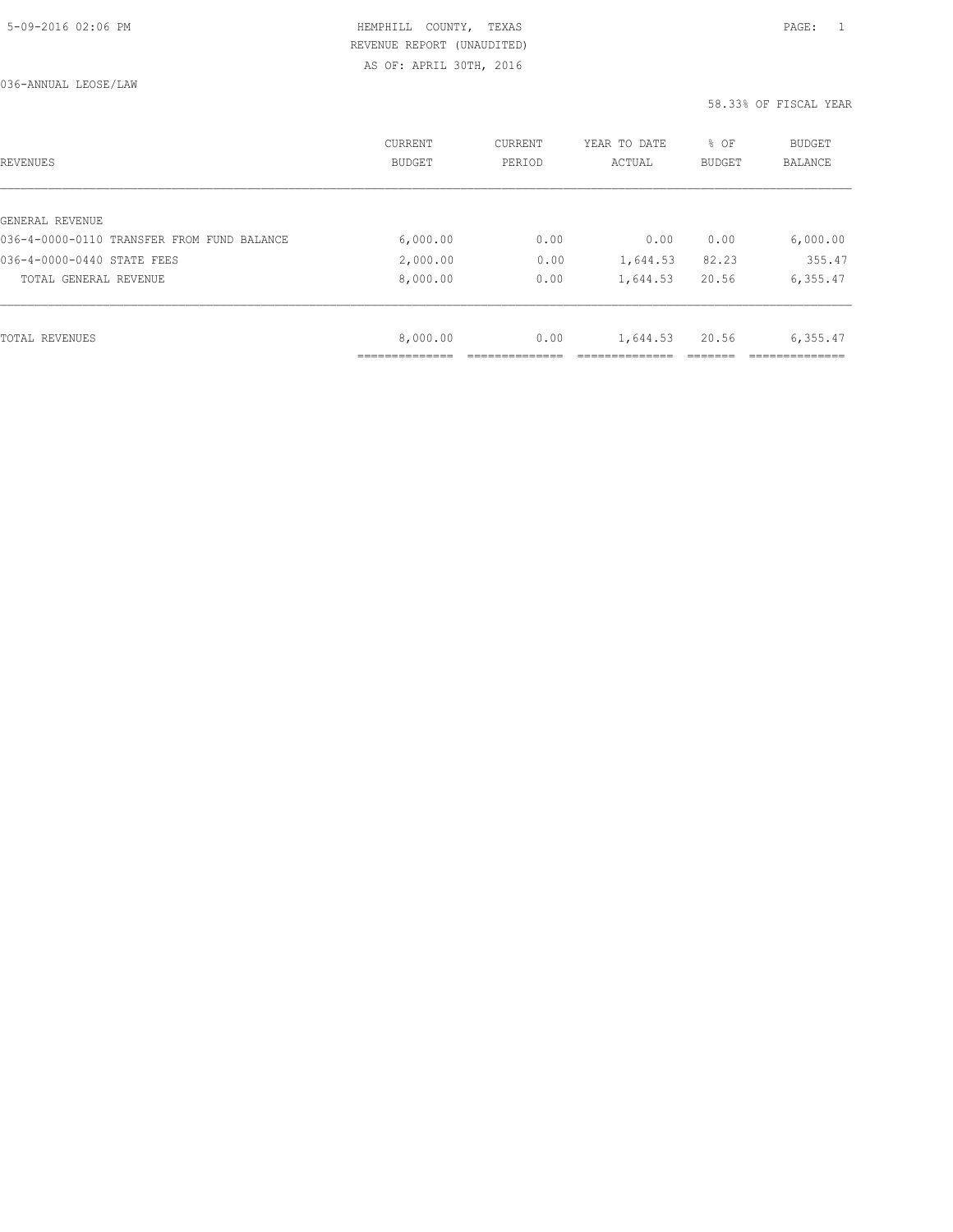046-SCAAP

| REVENUES                                   | CURRENT<br><b>BUDGET</b> | CURRENT<br>PERIOD | YEAR TO DATE<br>ACTUAL | % OF<br>BUDGET | <b>BUDGET</b><br><b>BALANCE</b> |
|--------------------------------------------|--------------------------|-------------------|------------------------|----------------|---------------------------------|
|                                            |                          |                   |                        |                |                                 |
| GENERAL REVENUE                            |                          |                   |                        |                |                                 |
| 046-4-0000-0110 TRANSFER FROM FUND BALANCE | 50,000.00                | 0.00              | 0.00                   | 0.00           | 50,000.00                       |
| 046-4-0000-0260 GRANT AWARD                | 7,000.00                 | 0.00              | 3,229.00               | 46.13          | 3,771.00                        |
| TOTAL GENERAL REVENUE                      | 57,000.00                | 0.00              | 3,229.00               | 5.66           | 53,771.00                       |
|                                            |                          |                   |                        |                |                                 |
| TOTAL REVENUES                             | 57,000.00                | 0.00              | 3,229.00               | 5.66           | 53,771.00                       |
|                                            |                          |                   |                        |                |                                 |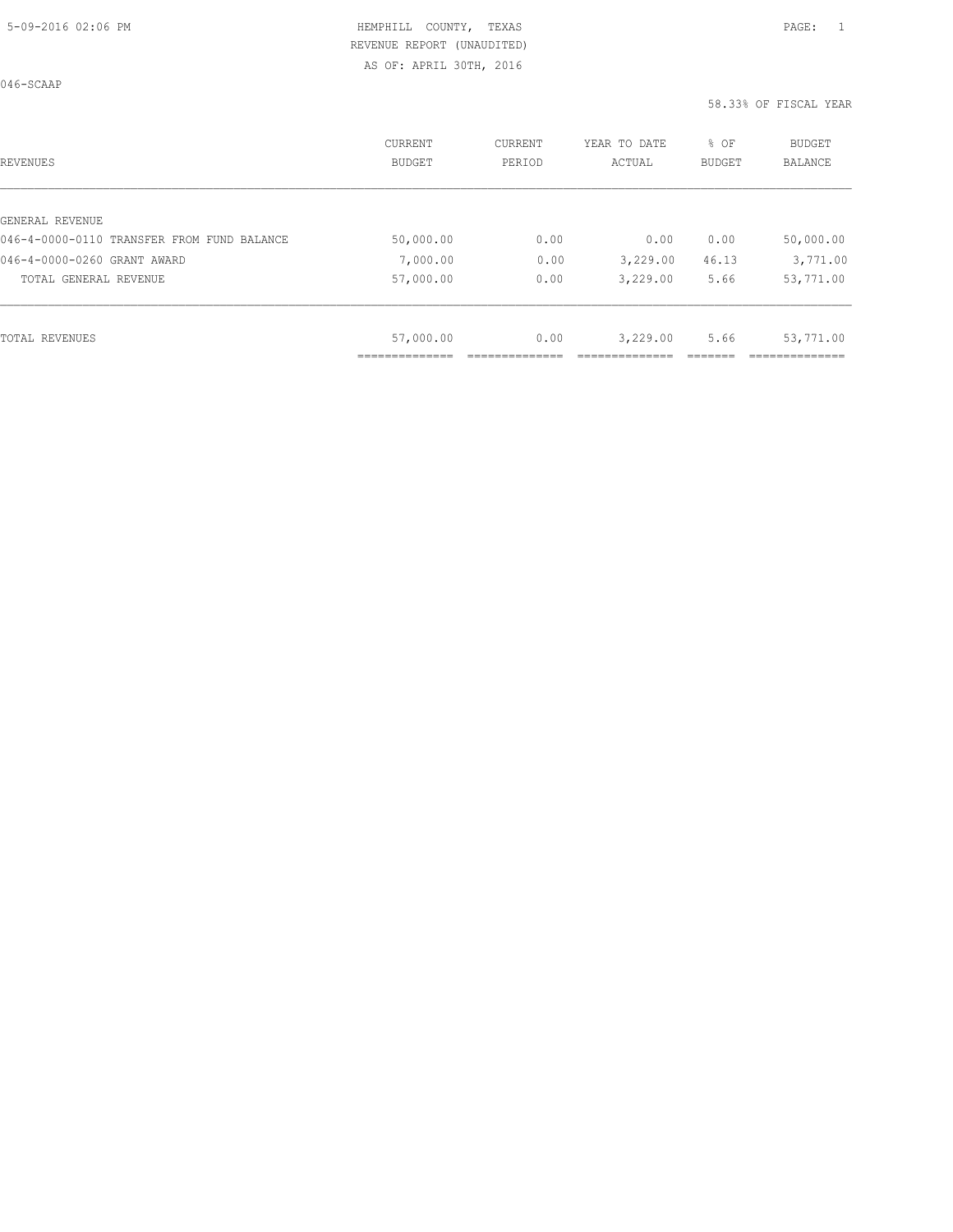AS OF: APRIL 30TH, 2016

| REVENUES                             | CURRENT<br><b>BUDGET</b> | CURRENT<br>PERIOD | YEAR TO DATE<br>ACTUAL | % OF<br>BUDGET | BUDGET<br>BALANCE |
|--------------------------------------|--------------------------|-------------------|------------------------|----------------|-------------------|
|                                      |                          |                   |                        |                |                   |
| GENERAL REVENUE                      |                          |                   |                        |                |                   |
| 047-4-0000-0401 SALES/COMMISSARY     | 0.00                     | 0.00              | 0.00                   | 0.00           | 0.00              |
| 047-4-0000-0500 MISCELLANEOUS INCOME | 0.00                     | 0.00              | 0.00                   | 0.00           | 0.00              |
| TOTAL GENERAL REVENUE                | 0.00                     | 0.00              | 0.00                   | 0.00           | 0.00              |
|                                      |                          |                   |                        |                |                   |
| TOTAL REVENUES                       | 0.00                     | 0.00              | 0.00                   | 0.00           | 0.00              |
|                                      | ------------             |                   |                        |                |                   |